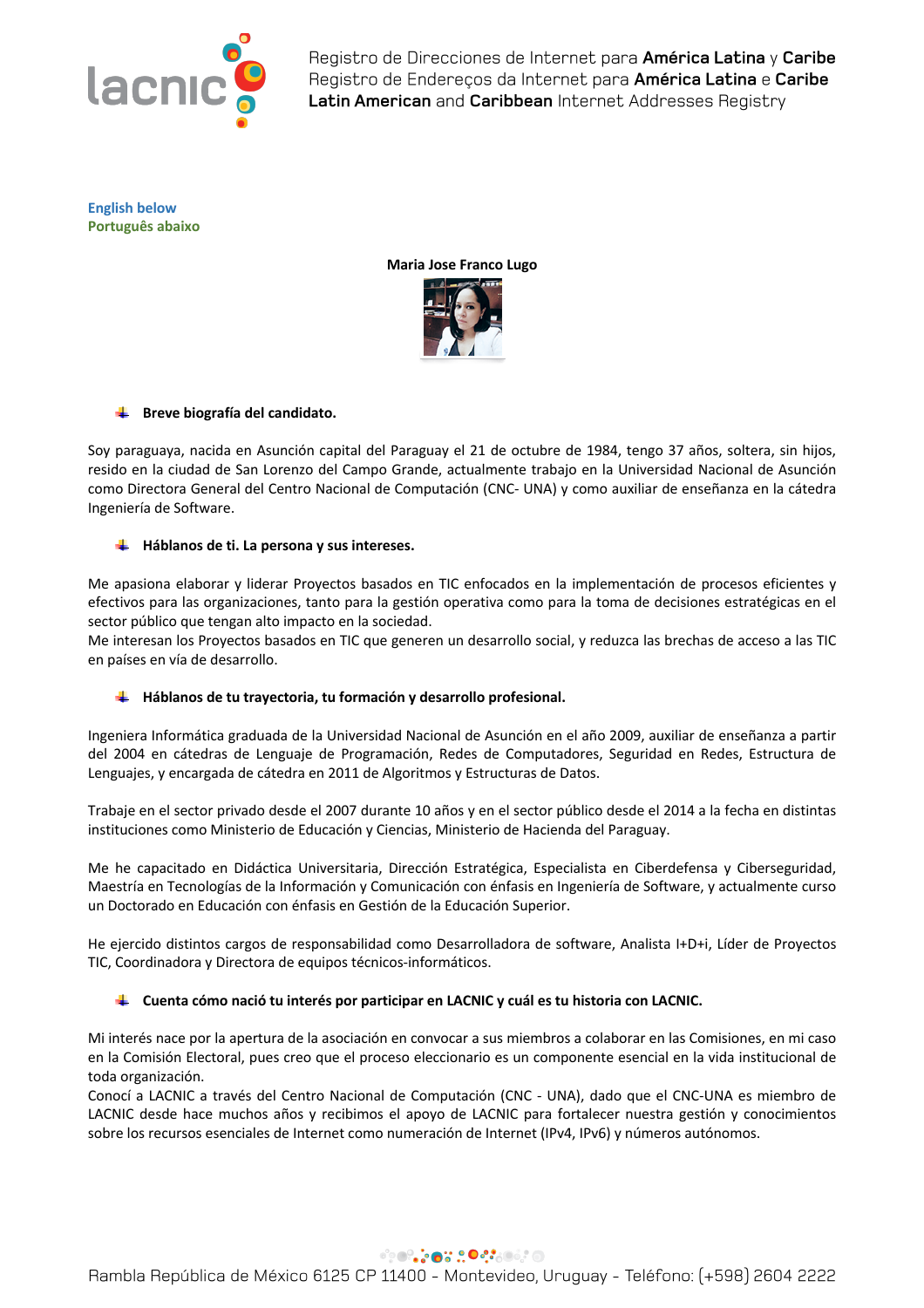

### **¿Cuál es tu visión de LACNIC, su misión y el papel de LACNIC como factor de desarrollo y crecimiento de la región?**

Creo que LACNIC es una organización destacada por la eficiencia en el cumplimiento de sus funciones, que comprende asignar y administrar los recursos de numeración de Internet (IPv4, IPv6), números autónomos y resolución inversa para América Latina y el Caribe.

Es una organización dedicada y especializada en la administración de los recursos esenciales de Internet que cumple un rol muy importante para la región a través de las capacitaciones, investigación y la representación de la región en la Internet global.

### **¿Qué crees que es lo más importante que aportarás a LACNIC como integrante del órgano en caso de ser elegido y qué te motiva para postularte a dicha posición?**

Creo que mi aporte principal será la experiencia de trabajo en procesos eleccionarios, y me motiva a postularme la oportunidad de colaborar con LACNIC en sus procesos eleccionarios.

## Ø **Criterios de Idoneidad Deseables**

Respuestas enviadas por el/la candidato/a a través del cuestionario de Incompatibilidades, Capacidades e Idoneidades:

### **Que tenga o haya tenido algún nivel de participación en órganos electivos de LACNIC.**

Ninguno

**Que participe o haya participado en alguno de los foros técnicos de la región (FLIP6, Foro de Seguridad, Foro de Interconexión, Foro de Operadores).** 

#### Ninguno

**Que participe o haya participado u organizado eventos auspiciados por LACNIC (LACNIC, LACNIC ONtheMOVE, AMPARO, etc.).** 

#### Ninguno

**Vínculo profesional o laboral (ya sea como empleado, asesor, consultor, directivo y/o accionista) con entidades titulares de recursos numéricos en la región (asociados LACNIC).**

Directora General del Centro Nacional de Computación - UNA que administra y aloja el NIC PY (cCTLD de Paraguay) y el IX PY (Punto de Intercambio de Tráfico de Internet del Paraguay)

**Vínculo profesional o laboral (ya sea como empleado, asesor, consultor, directivo y/o accionista) con organizaciones de la comunidad técnica de la región.**

Representante del NIC PY en LACTLD y Representante del IX PY en LACIX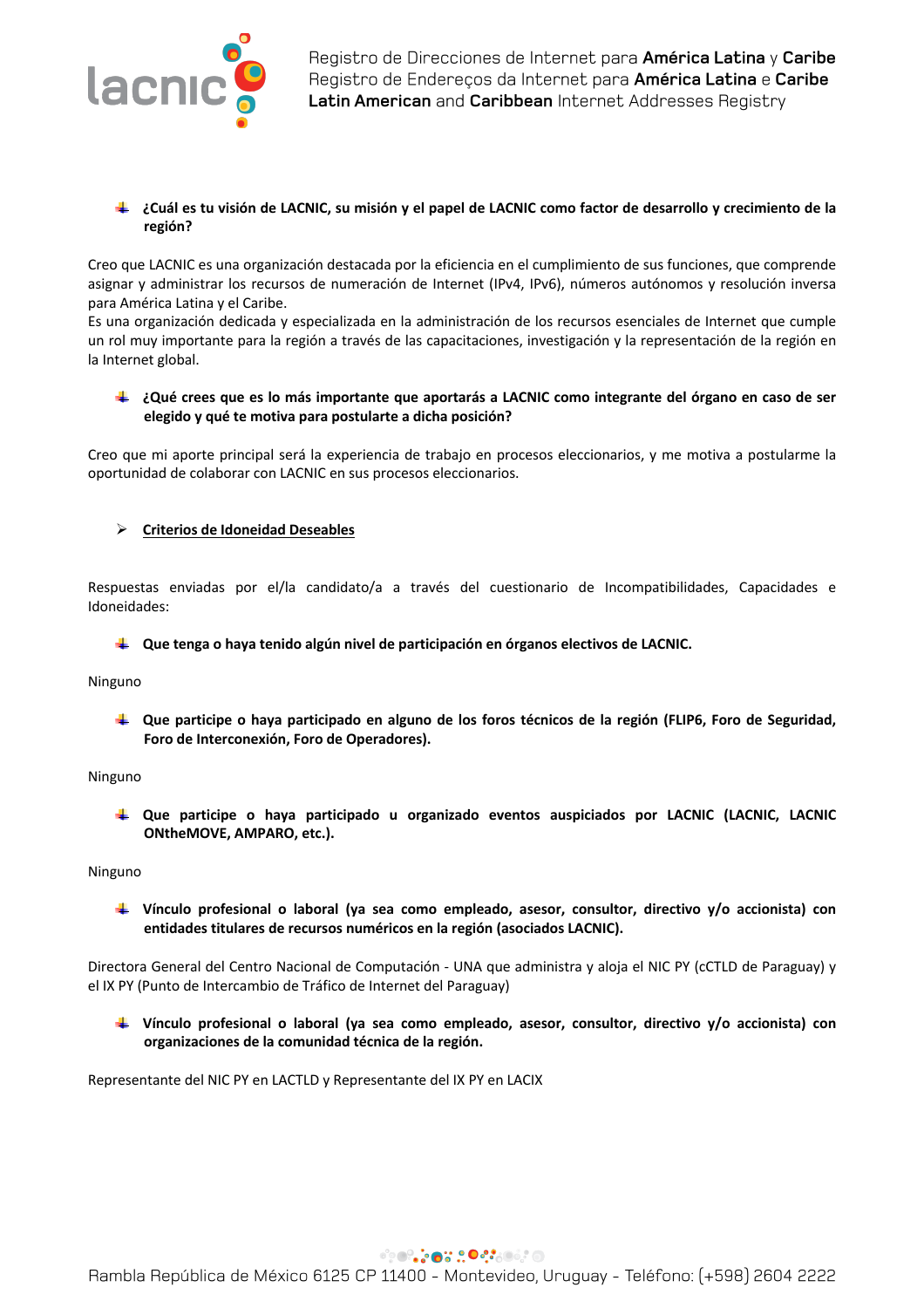

### **EXECUTE:** Brief biography of the candidate.

I was born in the city of Asunción, capital of Paraguay, on 21 October 1984, I am 37 years old, single, I have no children, I live in the city of San Lorenzo del Campo Grande, I currently work at the National University of Asunción as General Director of the National Computer Center (CNC-UNA) and am a teaching assistant for Software Engineering.

## **Tell us about yourself and your interests.**

I am passionate about developing and leading ICT-based projects that focus on the implementation of efficient and effective organizational processes for both operational management and strategic decision-making within the public sector that have a strong impact on society.

I am interested in ICT-based projects that bring about social development and reduce the gaps in access to ICT in developing countries.

## **Tell us about your work experience, education and professional development.**

I completed my degree in Computer Engineer at the National University of Asunción in 2009; starting in 2004, I was teaching assistant for Programming Language, Computer Networks, Network Security, Language Structure; in 2011, I became the professor in charge of Algorithms and Data Structures.

I worked in the private sector for 10 years starting in 2007 and in the public sector from 2014 to date at various institutions such as the Ministry of Education and Sciences, and the Ministry of Finance of Paraguay.

I have studied University Didactics, Strategic Management, a specialization in Cyber Defense and Cybersecurity, a master's degree in Information and Communication Technologies with an emphasis on Software Engineering and am currently pursuing a PhD in Education with an emphasis on Higher Education Management.

I have held various positions, including Software Developer, R&D Analyst, ICT Project Leader, Coordinator and Director of technical and IT teams.

### **Tell us why you are interested in participating in LACNIC and your history with the organization.**

My interest stems from the organization's call to its members to collaborate in the Commissions, in my case the Electoral Commission, as I believe that election processes are an essential component in the institutional life of any organization.

I learned about LACNIC through the National Computer Center (CNC-UNA), as CNC-UNA has been a member of LACNIC for many years and we have received support from LACNIC to strengthen our management and knowledge of essential Internet resources such as Internet numbers (IPv4, IPv6) and autonomous system numbers.

## **What do you think of LACNIC, its mission, and the organization's role as a driver of growth and development in the region?**

I believe that LACNIC is an organization that stands out for its efficiency in the performance of its functions, which include assigning and managing Internet number resources (IPv4, IPv6), autonomous system numbers, and reverse resolution for Latin America and the Caribbean.

It is an organization dedicated to and specializing in the administration of essential Internet resources that plays a very important role for the region through training and research, and by representing the region within the global Internet.

## **In your opinion, what would be your greatest contribution to LACNIC as a member should you be elected? What motivated you to run for a position on the elective body?**

I believe that my main contribution will be the experience of having worked in electoral processes. My motivation for running for the position is the opportunity to collaborate with LACNIC in its election processes.

# **SOCIACIÓN CONSOLIDA**

Rambla República de México 6125 CP 11400 - Montevideo, Uruguay - Teléfono: (+598) 2604 2222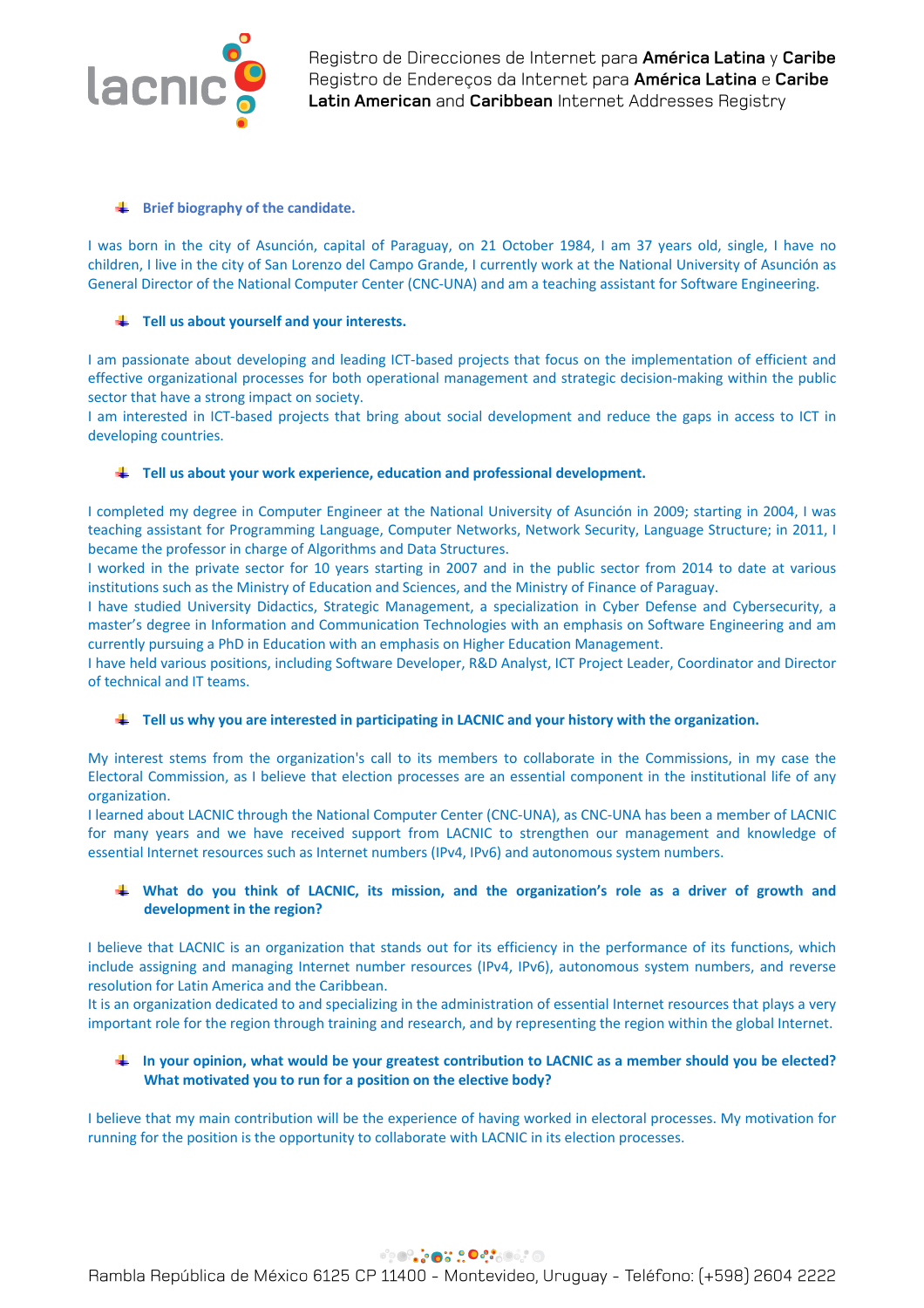

### Ø **Desirable Suitability Criteria**

Answers submitted by the candidate through the Questionnaire on Incompatibilities, Capabilities and Suitability:

**Having or having had some level of participation in LACNIC's elected bodies.**

#### None

**Participating or having participated in one of the regional technical forums (FLIP6, SecurityForum, Interconnection Forum, Network Operators Forum).**

#### None

**Participating or having participated or organized events sponsored by LACNIC (LACNIC, LACNIC OnThe Move, AMPARO, etc.)**

None

**Professional or employment ties (whether as an employee, advisor, consultant, manager and/orshareholder) to organizations which have been assigned number resources in theregion (LACNIC members).**

General Director of the National Computer Center – National University of Asuncion, which manages and hosts NIC PY (Paraguay's cCTLD) and IX PY (the Paraguayan Internet Exchange Point)

**Professional or employment ties (whether as an employee, advisor, consultant, manager and/orshareholder) to organizations that are part of the regional technicalcommunity.**

NIC PY Representative to LACTLD and IX PY Representative to LACIX

### **EXECUTE:** Breve biografia do candidato.

Eu sou paraguaia, nascida em Assunção, capital do Paraguai, em 21 de outubro de 1984, tenho 37 anos, solteira, sem filhos, moro na cidade de San Lorenzo do Campo Grande, atualmente trabalho na Universidade Nacional de Assunção como Diretora Geral do Centro Nacional de Computação (CNC-UNA) e como professora assistente na cadeira de Engenharia de Software.

### **Conte-nos sobre você, a pessoa e seus interesses.**

Sou apaixonada por desenvolver e liderar projetos baseados em TIC focados na implementação de processos eficientes e eficazes para as organizações, tanto para a gestão operacional quanto para a tomada de decisões estratégicas no setor público que tenham alto impacto na sociedade.

Estou interessada em projetos baseados em TIC que gerem desenvolvimento social e reduzam as lacunas no acesso às TIC nos países em desenvolvimento.

# **PORTO DO CONTO**

Rambla República de México 6125 CP 11400 - Montevideo, Uruguay - Teléfono: (+598) 2604 2222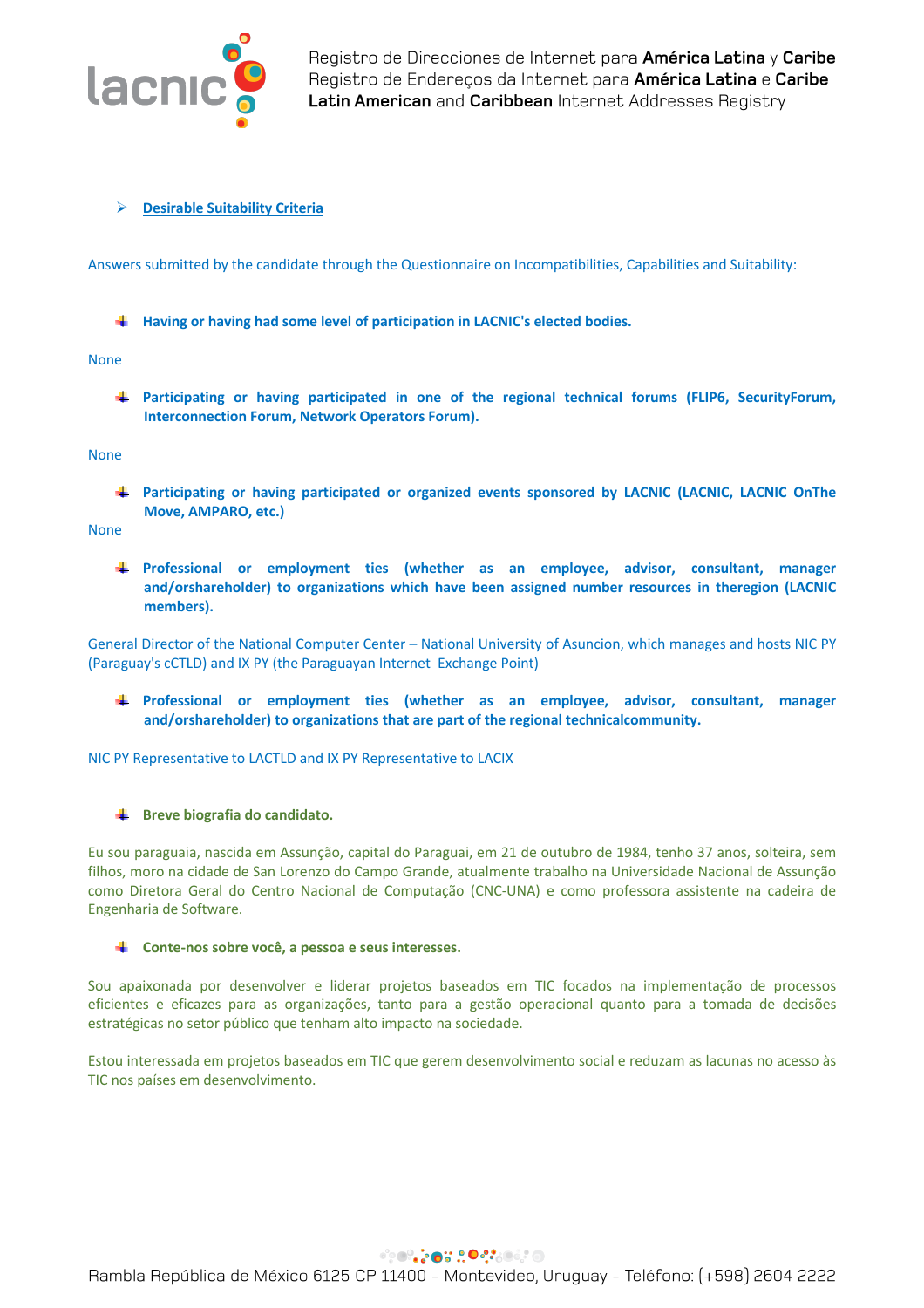

#### **Conte-nos sua trajetória, formação e desenvolvimento profissional.**

Engenheira em Computação formada pela Universidade Nacional de Assunção em 2009, professora assistente desde 2004 nas cadeiras de Linguagem de Programação, Redes de Computadores, Segurança de Redes, Estrutura de Linguagem, e responsável pela cadeira em 2011 de Algoritmos e Estruturas de Dados.

Trabalhei no setor privado desde 2007 por 10 anos e no setor público de 2014 até hoje em diferentes instituições como o Ministério da Educação e Ciência, o Ministério da Fazenda do Paraguai.

Tenho formação em Didática Universitária, Gestão Estratégica, Especialista em Defesa Cibernética e Segurança Cibernética, Mestrado em Tecnologias da Informação e Comunicação com ênfase em Engenharia de Software, e atualmente estou cursando um Doutorado em Educação com ênfase em Gestão do Ensino Superior.

Já ocupei diferentes cargos de responsabilidade como Desenvolvedora de Software, Analista I+D, Líder de Projetos TIC, Coordenadora e Diretora de equipes técnico-informáticas.

### **Conte como nasceu seu interesse em participar em LACNIC e qual é a sua história com LACNIC.**

O meu interesse decorre da abertura da associação para convocar os seus membros para colaborarem nas Comissões, no meu caso na Comissão Eleitoral, porque acredito que o processo eleitoral é um componente essencial na vida institucional de qualquer organização.

Conheci o LACNIC através do Centro Nacional de Computação (CNC - UNA), visto que o CNC-UNA é associado do LACNIC há muitos anos e recebemos o apoio do LACNIC para fortalecer nossa gestão e conhecimentos sobre os recursos essenciais da Internet, como números da Internet (IPv4, IPv6) e números autônomos.

### **Qual é a sua visão de LACNIC, sua missão e o papel de LACNIC como fator de desenvolvimento e crescimento da região?**

Acredito que o LACNIC é uma organização que se destaca pela eficiência no desempenho de suas funções, que incluem a designação e gestão dos recursos de numeração da Internet (IPv4, IPv6), números autônomos e resolução inversa para a América Latina e o Caribe.

É uma organização dedicada e especializada na administração de recursos essenciais da Internet que desempenha um papel muito importante para a região por meio das capacitações, pesquisa e representação da região na Internet global.

### **Qual será sua contribuição mais importante a LACNIC como integrante do órgão em caso de ser escolhido e o quê te motiva a nomear-se para dita posição?**

Acredito que a minha principal contribuição será a experiência de trabalho em processos eleitorais, e me motiva a me candidatar, a oportunidade de colaborar com o LACNIC em seus processos eleitorais.

### Ø **Critérios de Idoneidade Desejáveis**

Respostas enviadas pelo/a candidato/a através do questionário de Incompatibilidades, Capacidades e Idoneidades:

### **Que tenha o teve algum nível de participação em órgãos eletivos de LACNIC.**

Nenhum

# **PORTO DO CONTO**

Rambla República de México 6125 CP 11400 - Montevideo, Uruguay - Teléfono: (+598) 2604 2222